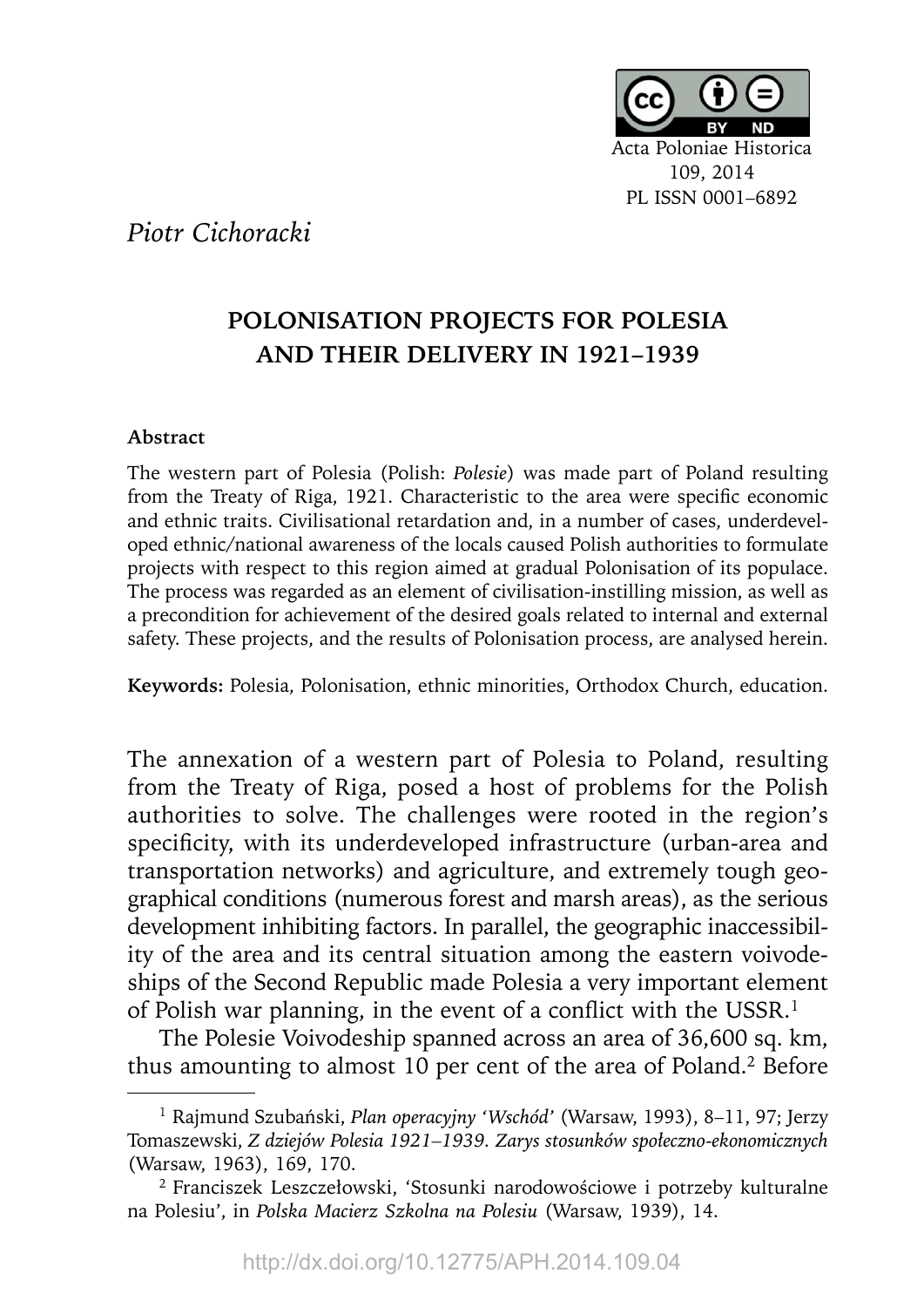WWII broke out, the local population was probably around 1,300,000. The population density, in terms of the voivodeship as a whole, was thus merely *ca.* 34 per 1 sq. km, which was partly due to a large wasteland area (18% of the area). In consequence, even large farm-holdings of more than one hundred acres, if poorly developed or managed, may have not been the source for their owners to provide for themselves.<sup>3</sup> The degree of the voivodeship's civilisation advancement was regarded the lowest in Poland. In the Second Republic's first years, the railroad network was almost fourfold less dense than the national average for the period; moreover, this coefficient was deteriorating over the years.<sup>4</sup> In the second half of the 1930s, beaten paths accounted for less than 10 per cent of all the local roads' total length. *Circa* 65 per cent of the voivodeship's residents were found to be literate around 1939.5

These factors were essential determinants for construction among the Polish ruling elite of projects aiming at changing the region's ethnic face. Polesia tended to be regarded as the target of a civilisatory mission, the responsibility for which was to be taken by the Polish State, according to the projects' originators. It was also seen as a territory of particular military importance, whose maintenance would be substantial in terms of the outcome of a possible armed conflict involving Poland's eastern neighbour. These plans would prove successful, it was believed, if the dominant local populace could be attracted to Polish culture and language.

Situated on the Belarusian–Ukrainian–Polish borderland, Polesia was quite specific in terms of its ethnic mix. A large group of people lived there who often were called 'locals' [*tutejsi*]; although having a sense of their specific identity, they would not declare their nationality based upon the classical twentieth-century nationality key (i.e. in terms such as Belarusian/Ukrainian/Polish). The general census of 1931 showed that these 'locals' accounted for some 62 per cent of the total Polesie Voivodeship population.<sup>6</sup> The issue of real ethnic

<sup>3</sup>*Ibidem*, 15; Tomaszewski, *Z dziejów Polesia*, 12, 39.

<sup>4</sup>*Gospodarcze i kulturalne potrzeby województwa poleskiego. Według memoriału wręczonego w dniu 17 XII 1936 roku Prezesowi Rady Ministrów* (Warszawa, 1937), 12; Tomaszewski, *Z dziejów Polesia*, 18.

<sup>5</sup> Leszczełowski, *Stosunki narodowościowe*, 18.

<sup>6</sup>*Drugi powszechny spis ludności z dn. 9. XII 1931 r. Mieszkania i gospodarstwa domowe. Ludność. Stosunki zawodowe. Województwo poleskie* (Statystyka Polski, series C, fasc. 87, Warsaw, 1938), 20.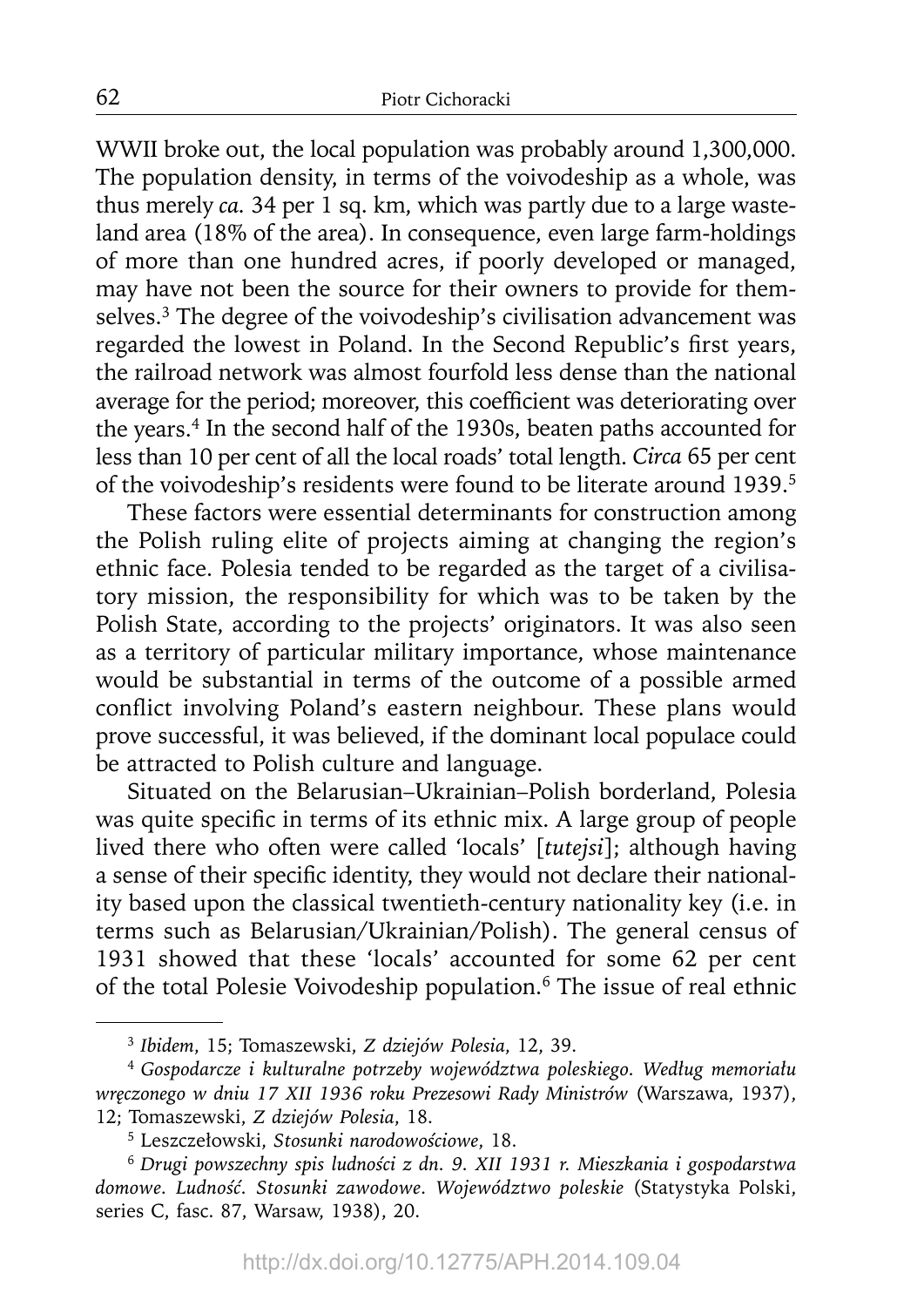relations in Polesia has remained a controversial issue, though it seems characteristic that even the scholars who verify the relevant data postulate a cautious approach in assessing the phenomenon in question.7 However, for the purpose of these considerations, it seems most important that exponents of Polish authorities recognised, at least periodically, that a large (in fact, dominant) group of 'locals' existed, as a consequence of which concrete solutions aimed at Polonising this community were proposed. However, the region's specific ethnic situation was not the only reason for proposing Polonisation schemes; it was seemingly decisive for representatives of Polish authorities to recognise Polesia, in the 1920s and, especially, 1930s, as an area where Polonisation would be necessary.8

In the second half of the 1930s, Polonisation programmes were also targeted at the local Jewish community, which formed *ca.* 10 per cent of the region's population<sup>9</sup>. The local Jewry's economic role was considered by the public administration not to be compliant with the interests of the country. This particular aspect of planned Polonisation actions was based upon completely different premises and methods compared to those formulated and applied with respect to the 'locals', and thus is out of the scope of this article.

The ethnic situation in Polesia was dynamic, particularly in the first half of the 1920s. It is accepted that the general census of 1921, regardless of its methodological weaknesses, soon became outdated with respect to that territory.<sup>10</sup> Continued repatriations from the

<sup>9</sup>*Drugi powszechny spis ludności*, 20.

<sup>7</sup> Henryk Majecki, 'Problem samookreślenia narodowego Poleszuków w Polsce okresu międzywojennego', Zagaroddze, 3 (2001) (Matéryyaly navykova-krayaznawchai kanferéntsyī 'Palesse w XX stagoddzi' 1–4 chérvenya 2000 g.), 153; Jerzy Tomaszewski, *Ojczyzna nie tylko Polaków. Mniejszości narodowe w Polsce w latach 1918–1939* (Warsaw, 1985), 46, 52, 77; *idem*, *Z dziejów Polesia*, 25–32.

<sup>8</sup> For the possibly lengthiest enumeration of factors determining the Polonisation of Polesia, see Alyaksandr M. Vabishchévich, *Natsȳyanal'na-kul'turnae zhȳtstsë Zakhodnyaĭ Belarusi (1921–1939 gg.)* (Brest, 2008), 34.

<sup>10</sup> Let it be indicated that no 'local' group (of *ca.* 4.4%) was disclosed in the census, while recording a much larger share of Polish population (*ca.* 24.3%) compared to its 1931 counterpart; *Skorowidz miejscowości Rzeczypospolitej Polskiej. Opracowany na podstawie wyników pierwszego powszechnego spisu ludności z dn. 30 września 1921 r. i innych źródeł urzędowych*, viii: *Województwo poleskie* (Warsaw, 1924), X ('Tablica Wojewódzka' [Voivodeship Table']); Tomaszewski, *Z dziejów Polesia*, 25–32.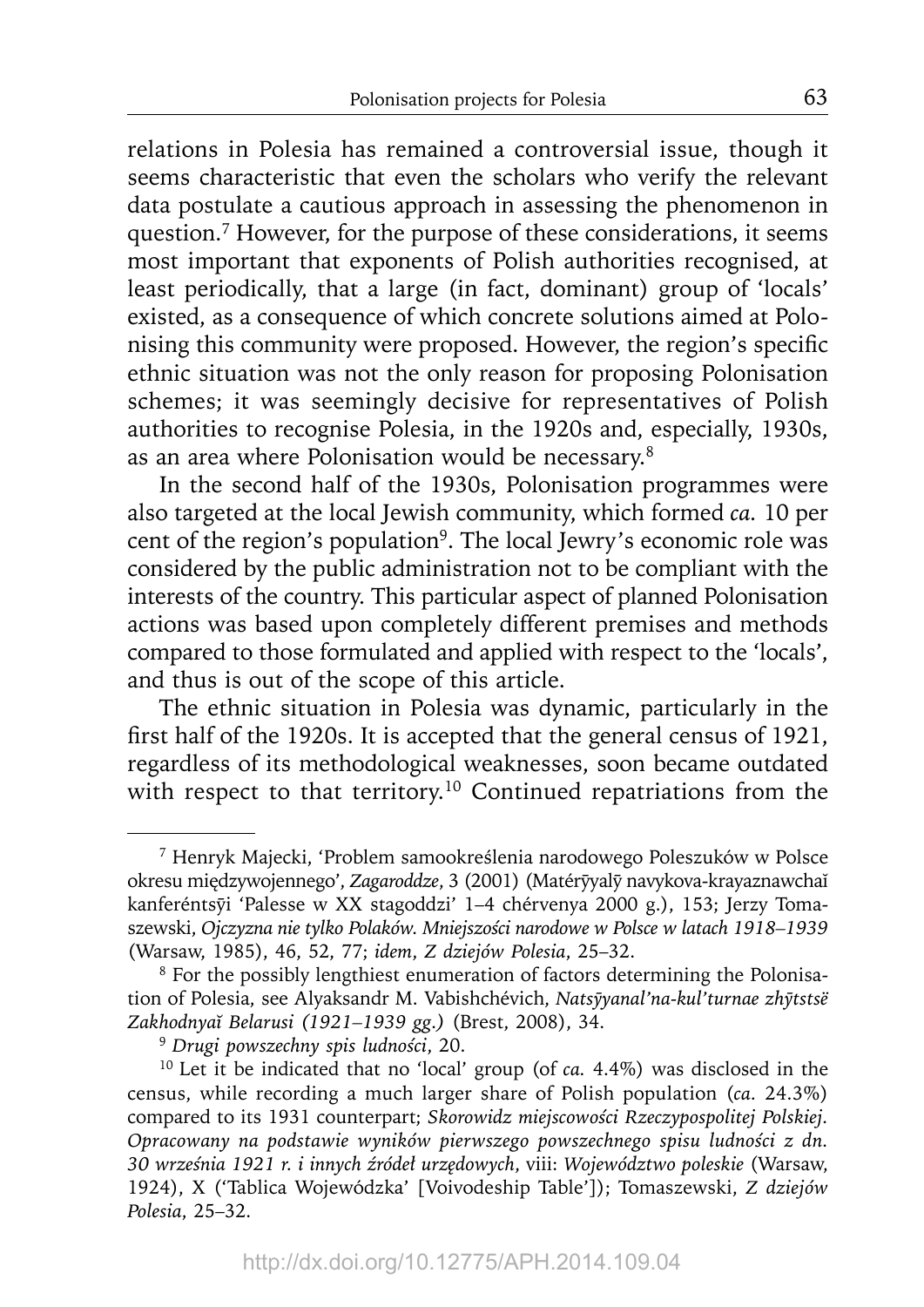Soviet Russia and Soviet Union areas exerted a fundamental impact on the dynamism of the changes taking place. As a result, the population grew from a few to a few dozen per cent per county (*powiat*). Since the evacuation waves initiated by the Russian authorities in 1915 mainly extended to the Orthodox, i.e. non-Polish people,<sup>11</sup> the return of the refugees observable in the former half of the 1920s caused the increase of, mainly, the Belarusian, Ukrainian, and 'local' groups.12 The inflow of Polish people was the other factor that changed the ethnic relations, albeit certainly not as radically and not in such a short timeframe. This was connected with the functioning and expansion of administration, in the broad sense, and – to a much lesser extent – with the colonial settlement action.

The development and evolution of Polonisation projects can be seen as related to the Polesia Voivodes in office at the time. This seems legitimate all the more that those officials did not restrict themselves to executing the instructions of the superior authorities but, in practice, made decisions with respect to the policies pursued, sometimes contributing to the concepts.<sup>13</sup> Within the two interwar decades, six voivodes were in office: Walery Roman (1921–2); Stanisław Downarowicz (1922–4); Kazimierz Młodzianowski (1924–6); Jan Krahelski (1926–32); and, Wacław Kostek-Biernacki (1932–9 [in 1937, replaced for a few months by Jerzy de Tramecourt, as acting voivode]). The relevant available material enables the reconstruction of the programmes of S. Downarowicz, J. Krahelski and, in particular, W. Kostek-Biernacki. The strategic objective of their actions was in fact common, focused on maintaining the integrity of Poland as a state – trough development of conditions for integration of Polesia with Poland whilst, on the other hand, eliminating threats to this process. However, each of these province governors took a different approach toward Polonisation of local non-Polish people as a means to achieve the thus defined goal.

64

<sup>11</sup> Eugeniusz Mironowicz, *Białoruś* (2nd extended edn., Historia Państw Świata w XX Wieku, Warsaw, 2007), 28–30.

<sup>&</sup>lt;sup>12</sup> The global number of repatriated persons who returned to the north-eastern territory of Second Republic is estimated at 500,000 to 700,000; Mikhail P. Kastsyuk (ed.), *Gistoryya Belarusi ̄* , 5 vols. (Minsk, 2005–8), v, 379.

<sup>13</sup> Wojciech Śleszyński, 'Polesie w polityce państwa polskiego', in *idem* (ed.), *Polesie w polityce rządów II Rzeczypospolitej* (Dokumenty do Dziejów Kresów Północno-Wschodnich II Rzeczypospolitej, Białystok and Cracow, 2009), 15.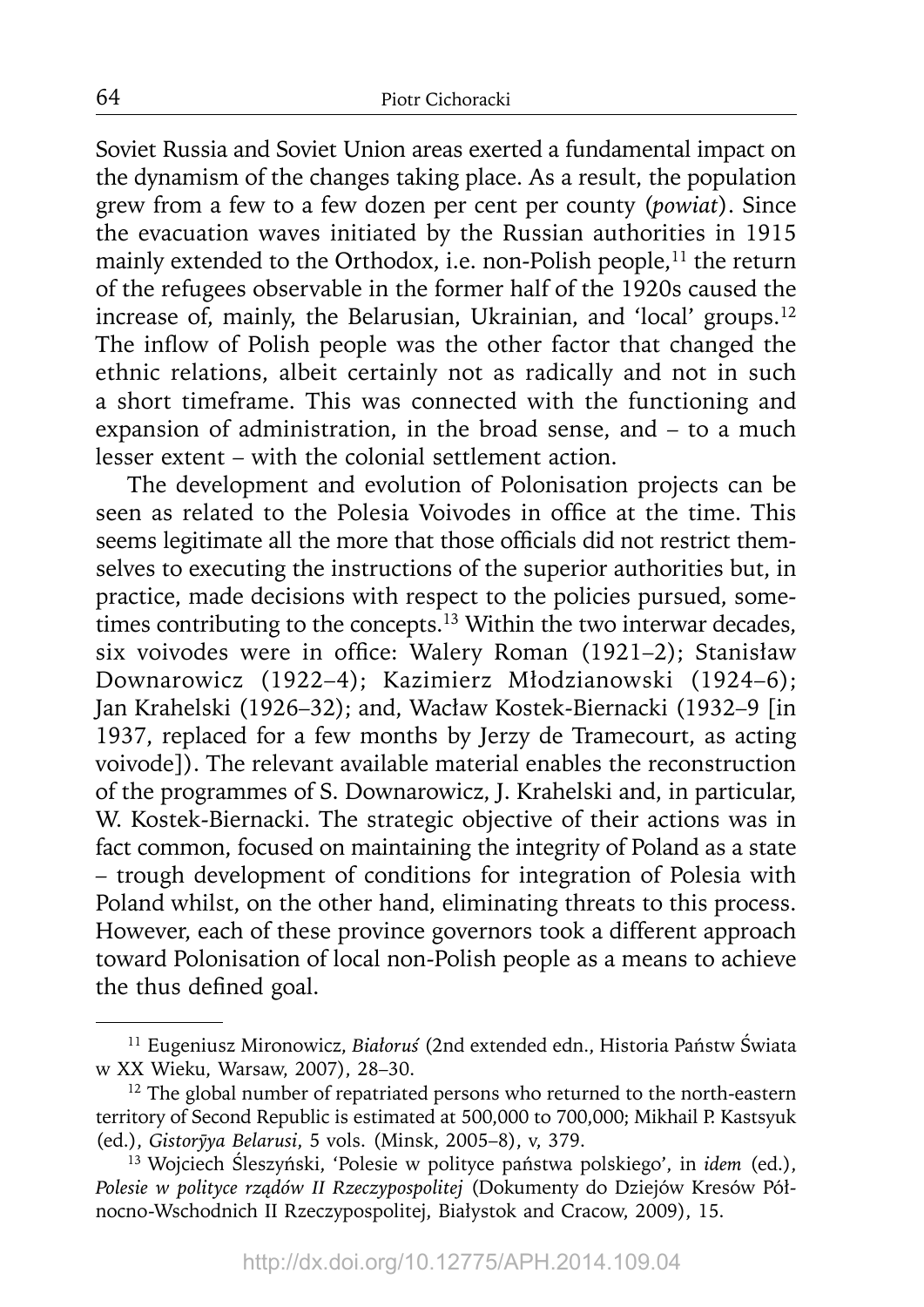Of socialist background, Stanisław Downarowicz devised a cohesive concept for Polonisation of the region. He officially articulated the theses claiming an ethnic singularity of Polesia and underdeveloped national awareness of its Orthodox populace, which, as he observed, was not a permanent situation, given the onrush of 'Belarusianness' and 'Ukrainness'. In his view, these facts ought to incline the public authorities to launch a separate political scheme for the region, with Polonisation as the governing rule.<sup>14</sup> Although Downarowicz's concepts remained unimplemented during his term of office, one can acquiesce to the opinion that he outlined the strategic objectives that were delivered at a later stage – particularly, in the  $1930s$ <sup>15</sup>

The years when Polesia was administered by Voivode Jan Krahelski marked, in turn, the most liberal ethnic policy.<sup>16</sup> Krahelski publicly

<sup>15</sup> Downarowicz's projects are quite frequently – and, sometimes, extensively – discussed by Belarusian historiographers; e.g. P.A. Ablamski, 'Plany intégratsyi Paleskaga vayavodstva z étnichnaĭ Pol'shchaĭ'*, Moladz' Berastseĭshchyn̄ y*,*̄* 12 (2009), 91–3.

<sup>16</sup> The material gathered hitherto is insufficient for reconstruction of Młodzianowski's political concepts with respect to Polesia. Two contradicting premises are identifiable. Młodzianowski is mainly associated in the historiography with the compilation of 'Guidelines on the attitude of Governmental authorities toward ethnic minorities', which he signed in the summer of 1926, then as Minister of Interior. The document is regarded as expressing relatively liberal trends in the ethnic policies – so-called State-based assimilation concepts. On the other hand, Młodzianowski's appointment as Voivode of Polesie in October 1924 occurred in dramatic circumstances of fierce armed incidents inspired by the Soviet intelligence, which culminated in an attack on the train onboard which Downarowicz travelled. The necessity to stave off a serious internal security crisis ought not to have been advantageous to liberal policies toward minorities; Andrzej Chojnowski, *Koncepcje polityki narodowościowej rządów polskich w latach 1921–1939* (Polska Myśl Poli tyczna XIX i XX wieku, 3, Wrocław, 1979), 74–7; Piotr Cichoracki, *Stołpce – Łowcza – Leśna 1924. II Rzeczpospolita wobec najpoważniejszych incydentów zbrojnych w województwach północno-wschodnich* (Łomianki, 2012), 196–8; Wojciech Śleszyński, *Bezpieczeństwo wewnętrzne w polityce państwa polskiego na ziemiach północno-wschodnich II Rzeczypospolitej* (Seria Wschodnia, Warsaw, 2007), 304.

 $14$  This is how his thesis claiming the necessity to "force a Polish wedge between the Belarusian factor, in the north, and the Ukrainian one, in the south" ought be understood. Downarowicz warned that "it would be a reprehensible misprediction and negligence on our part, and a highly dangerous thing to the Polish State, if the Belarusian and Ukrainian factors manage to shake hands above the Prypeć [today, Pripyat] [River]"; Official report of the Voivode of Polesie, to the Ethnicity and Nationalities Department, Ministry of Interior, 28 Feb. 1923, in Śleszyński (ed.), *Polesie w polityce*, 23–4.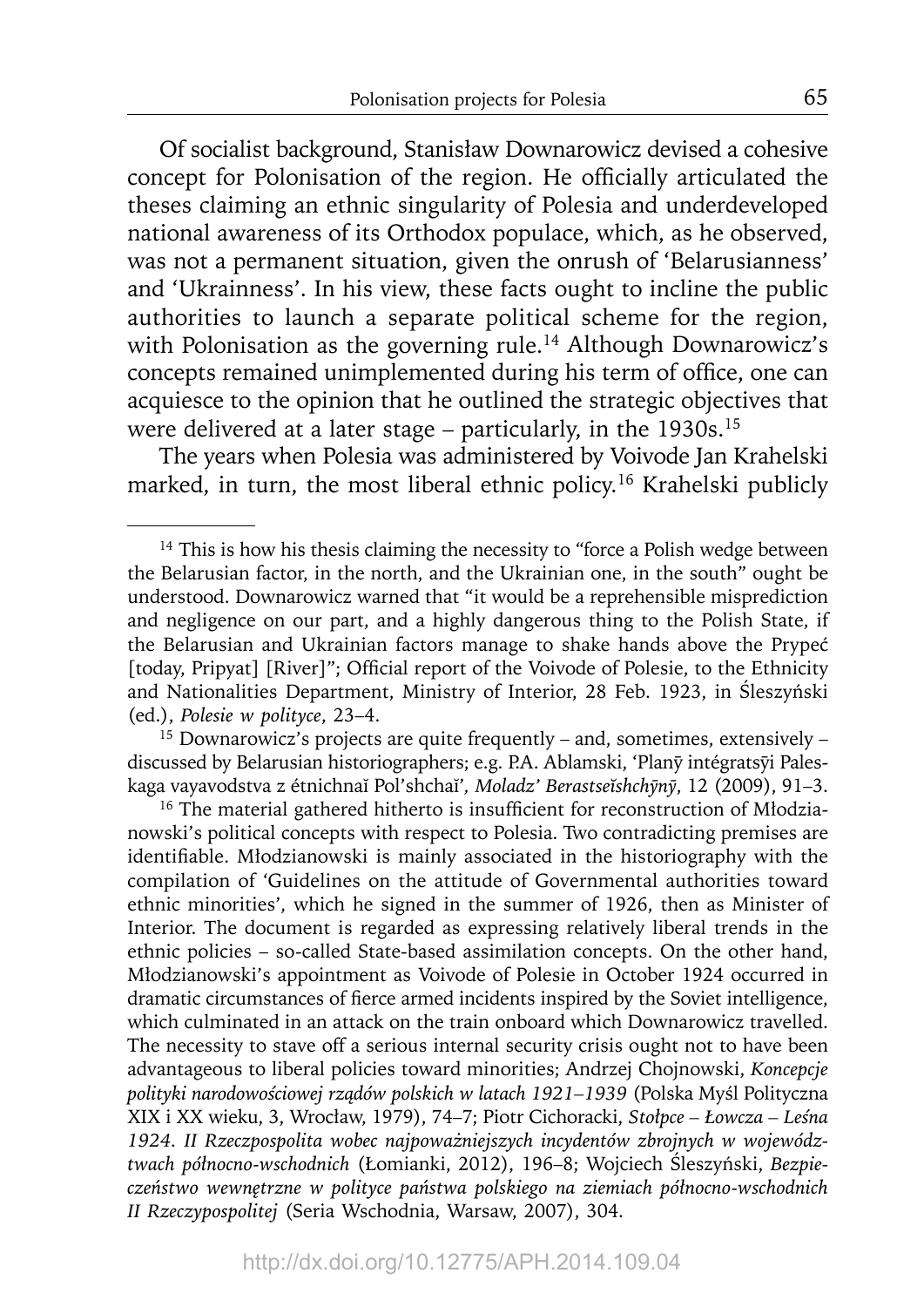attacked what he called 'Polish Eastern-Borderland nationalism' whose adherents "succumb to a naïve illusion as though the fist and brutal oppression could at all be ... an instrument efficient for elimination of the so-called minority issue." He declared "no oppression whatsoever" in place as the desirable state of affairs.<sup>17</sup> He was capable of openly rejecting the notion of 'Polonisation'.18 Like Downarowicz, Krahelski deemed prejudged the assumption of either the Belarusian or Ukrainian option by a part of the ethnically unaware people. To his mind, one would have to resign themselves to such developments, while taking advantage of any opportunity to drag both categories of non-Polish populace into collaboration to the benefit of the country and state.<sup>19</sup>

The period whose beginning is definable at  $1932-3$  was marked with conceiving Polonisation enforcing schemes in the State administration circles. Krahelski's successor Wacław Kostek-Biernacki decided that the 'minority question' in Polesia was restricted but to the local Jewish people. The Belarusian, Ukrainian, or Russian national claims with respect to Orthodox population are illegitimate because the language spoken by the 'locals', which Kostek-Biernacki named a 'local dialect', is unique but closest to Polish.20 As a result, the voivode started promoting a whole array of actions meant to render the Slavonic minorities dwelling in Polesia culturally and, some day, also linguistically Polonised.

Schooling was regarded from the beginning as an obvious instrument for Polonisation of Polesia's Orthodox inhabitants, regardless of what nationality they might have declared (if any).<sup>21</sup> Similarly to the other areas, the organisation of an educational system, based on Polish as the language of instruction, was to be founded upon

66

<sup>&</sup>lt;sup>17</sup> Speech delivered by the Voivode of Polesie (summarised) at a convention of *starost*s, 20 Jan. 1930, in Śleszyński (ed.), *Polesie w polityce*, 38.

<sup>&</sup>lt;sup>18</sup> Andréĭ I. Borka, 'Zakanadawchyya asnovy dzeĭnastsi administratsyĭnykh ulad pershaĭ instantsȳi na térȳtorȳi Zakhodyaĭ Belarusi (1921–1939 gg.)', *Vesnik GrDU*,

<sup>&</sup>lt;sup>19</sup> Memo from Voivode of Polesie to the *starosts*, 22 Aug. 1930, in Śleszyński (ed.), *Polesie w polityce*, 45.

<sup>20</sup> Piotr Cichoracki, *Droga ku anatemie. Wacław Kostek-Biernacki (1884–1957)* (Monografie – Instytut Pamięci Narodowej – Komisja Ścigania Zbrodni przeciwko Narodowi Polskiemu, 56, Warsaw, 2009), 263.

<sup>&</sup>lt;sup>21</sup> Official report of the Voivode of Polesie, to the Ethnicity and Nationalities Department, Ministry of Interior, 28 Feb. 1923, in Śleszyński (ed.), *Polesie w polityce*, 35.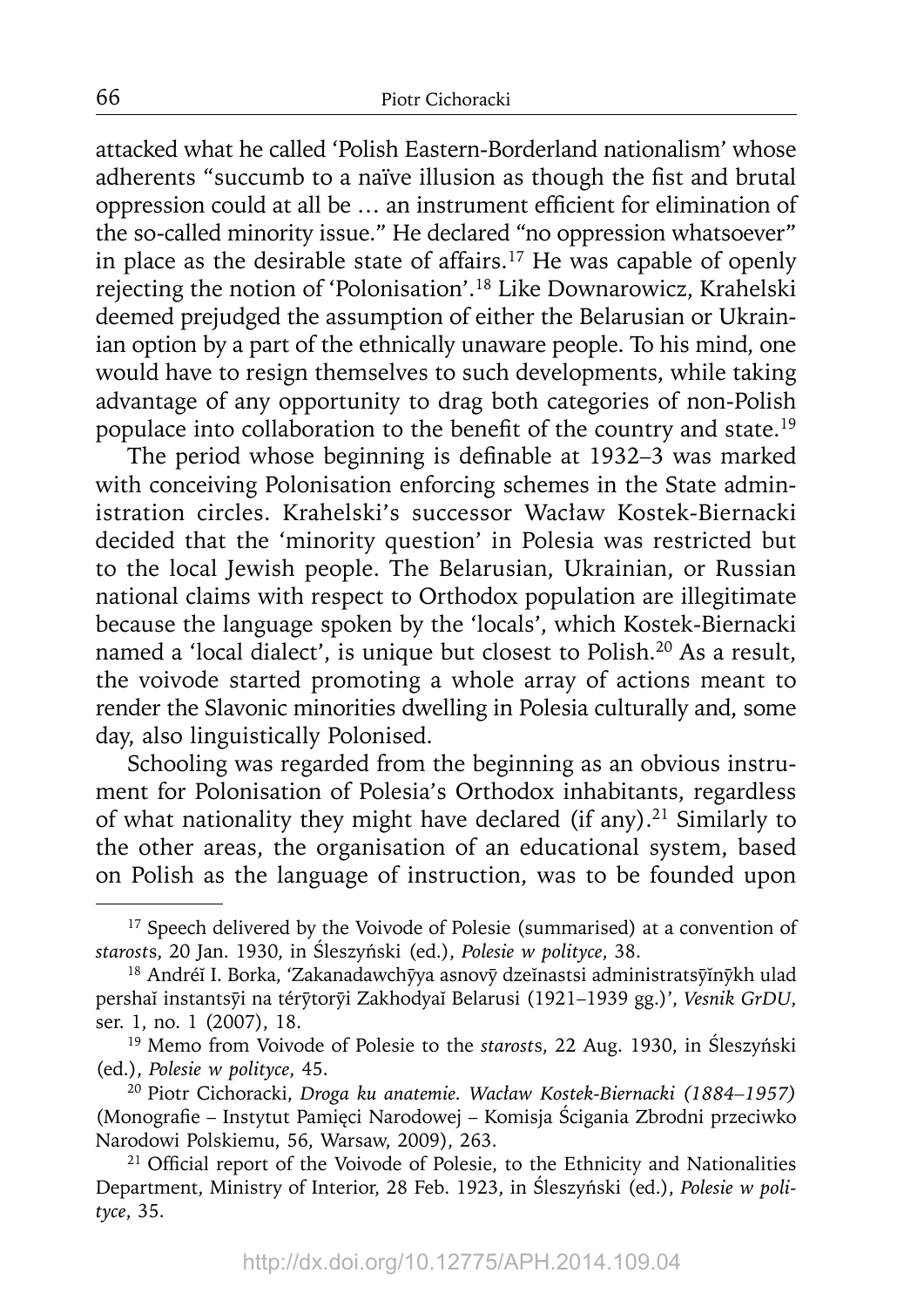the schooling law of 1924.22 It ought, however, to be remarked that the proportion of non-Polish education system had been negligible since the first years of Poland's independence. As for the school year 1925/6, schools other than Polish amounted to 1.4 per cent of all.<sup>23</sup> Some, arguably small, number of non-Polish schools (particularly, Belarusian) had been closed down by then, which was justified by low teaching and personnel standards.<sup>24</sup> Actions of this kind resulted not only from politically-grounded administrative decisions but also, possibly, a relatively low degree of interest of the local people in establishing schools with an instruction language other than Polish.25

Belarusian historiographers are among those who admit that the Polish authorities liberalised, to an extent, their approach to education in non-Polish languages after May 1926. By the school year 1927/8, the number of Belarusian-language schools increased from two to seven, with seven (previously, six) utraquist Belarusian-Polish schools available.26 As a token of positive attitude toward the Belarusian aspirations, the consent granted for organisation of Belarusian language courses for teachers is quoted. The consent probably stemmed from the stance of the schools inspectorate which postulated that a command of Belarusian was a must for Polish teachers.<sup>27</sup> This situation was to last not too long, though. Just a few years later, in the late 1920s / early 1930s, before the most resolute Polonisation action was taken, there was not a single school with Belarusian or Ukrainian as the language of instruction within the voivodeship; the number of utraquist schools (Belarusian-Polish as well as Ukrainian-Polish)

<sup>22</sup> For a concise discussion of the matter, see Jerzy Ogonowski, *Uprawnienia językowe mniejszości narodowych w Rzeczypospolitej Polskiej 1918–1939* (Warsaw, 2000), 96–7.

<sup>23</sup> For comparison's sake: 6.3% in Wilno [Vilnius] region; 0.5% in Nowogródek [Navahrudak] region; Alyaksandr M. Vabishchévich, *Asveta w Zakhodnyaĭ Belarusi (1921–1939 gg.)* (Brest, 2004), 21. 1925 reportedly saw the rejection of a total of 22 applications for opening a Belarusian school; *idem*, 'Stan édukatsȳi w zakhodnepaleskim régiëne w 1921–1939 gg.', *Berastseĭski Khranograf*, 2 (1999), 199.

<sup>&</sup>lt;sup>24</sup> Idem, 'Stan édukatsyi', 199.

<sup>25</sup>*Idem*, *Natsȳyanal'na-kul'turnae zhytstsë ̄* , 39, 223.

<sup>&</sup>lt;sup>26</sup> Twenty-two such education initiatives are reported to have been rejected; Vabishchévich, 'Stan édukatsvi', 200.

<sup>&</sup>lt;sup>27</sup> Ibidem; A.M. Zagidulin, 'Dérzhawnaya palitika Pol'shchy w galine belaruskaĭ adukatsȳi (1921–1939 gg.)', *Vesnik GrDU*, ser. 1, no. 2 (2005), 16.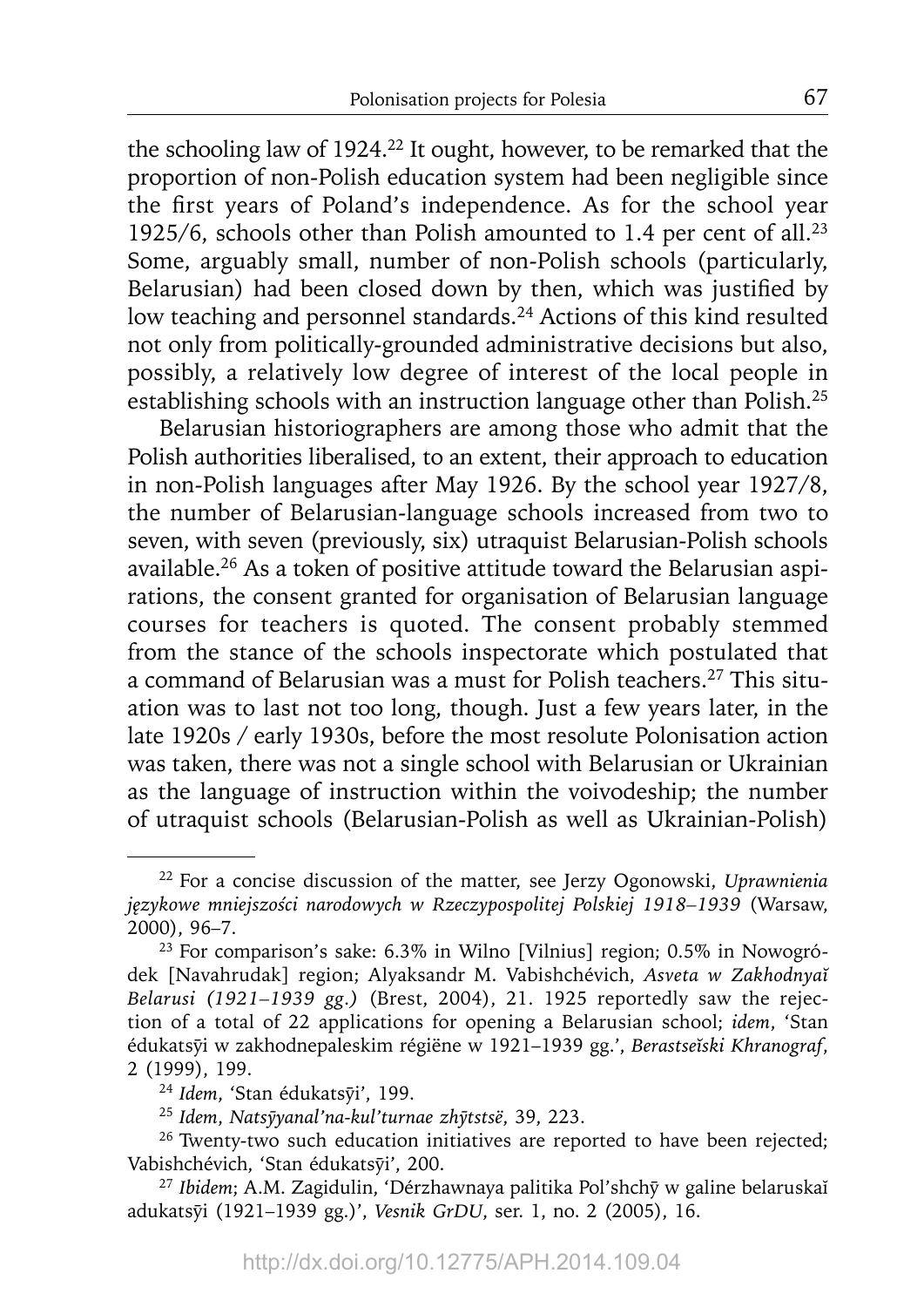dropped to a dozen-or-so.28 In the school year 1937/8, merely two utraquist schools were available in the voivodeship area.29

Polonisation of the school system did not however mean that Polish was the language of tuition on an exclusive basis. Therefore, since the end of 1932, a resolute offensive aimed at establishing such exclusive status was launched under the aegis of the local Voivodeship Office. That the Orthodox people outnumbered the remainder of the population meant that it was a dominant confession in the religious instruction, which was made obligatory in light of the Constitution of March 1921. Due to the cast of the Orthodox clergy, their background and the tradition they adhered to, the religious education, meant to be delivered in the 'native speech', was in most cases taught in Russian or, less often, in Belarusian or Ukrainian.30 The assumption made by the administration, as aforementioned, with regards to the language spoken in Polesia as an 'local dialect' deemed 'alien' with respect to the said languages resulted in acknowledging that only the 'dialect' or Polish could be the languages of instruction. And, since the 'dialect' was not based on codified rules, Polish, its 'related' language, became privileged.<sup>31</sup> Judging by the declarations made by the Polesie Voivodeship authorities, it became the only language in which Orthodox religion was taught within the public educational system by the end of 1934, at the latest.<sup>32</sup> Timid attempts to resist, made by Orthodox Church authorities in the subsequent years, were held back and nipped in the bud, in the cause of "preventing any attempts at altering the existing state of the affair."33 Ever since then, it can be accepted that in Polesia, all the "new notions concerning the contemporary world were getting through to the children, in the first place, by intermediation of the Polish language."34

29 Tomaszewski, *Z dziejów Polesia*, 149.

<sup>30</sup> Brest, Gosudarstvennyı arkhiv Brestskoi oblasti (hereinafter: GABO), f. 1, o. 10, d. 2570, p. 11, Memo from the Inspector of the School District of Brest to the Ministry of Religious Denominations and Public Enlightenment, 1 Feb. 1935.

31 Cichoracki, *Droga ku anatemie*, 267–8.

<sup>32</sup> Warsaw, Archiwum Akt Nowych (hereinafter: AAN), Ministerstwo Spraw Wewnętrznych 1918–39 (hereinafter: MSW), ref. no. 62, p. 135, Minutes of periodical meeting of united authorities of the Voivodeship of Polesie, 14 Dec. 1934.

33 'Pismo kuratora Okręgu Szkolnego Brzeskiego do UWP z 18 V 1938', in Śleszyński (ed.), *Polesie w polityce*, 196.

34 Tomaszewski, *Z dziejów Polesia*, 150.

<sup>28</sup> Vabishchévich, *Asveta w Zakhodnyaĭ*, 24; *idem*, 'Stan édukatsȳi', 202.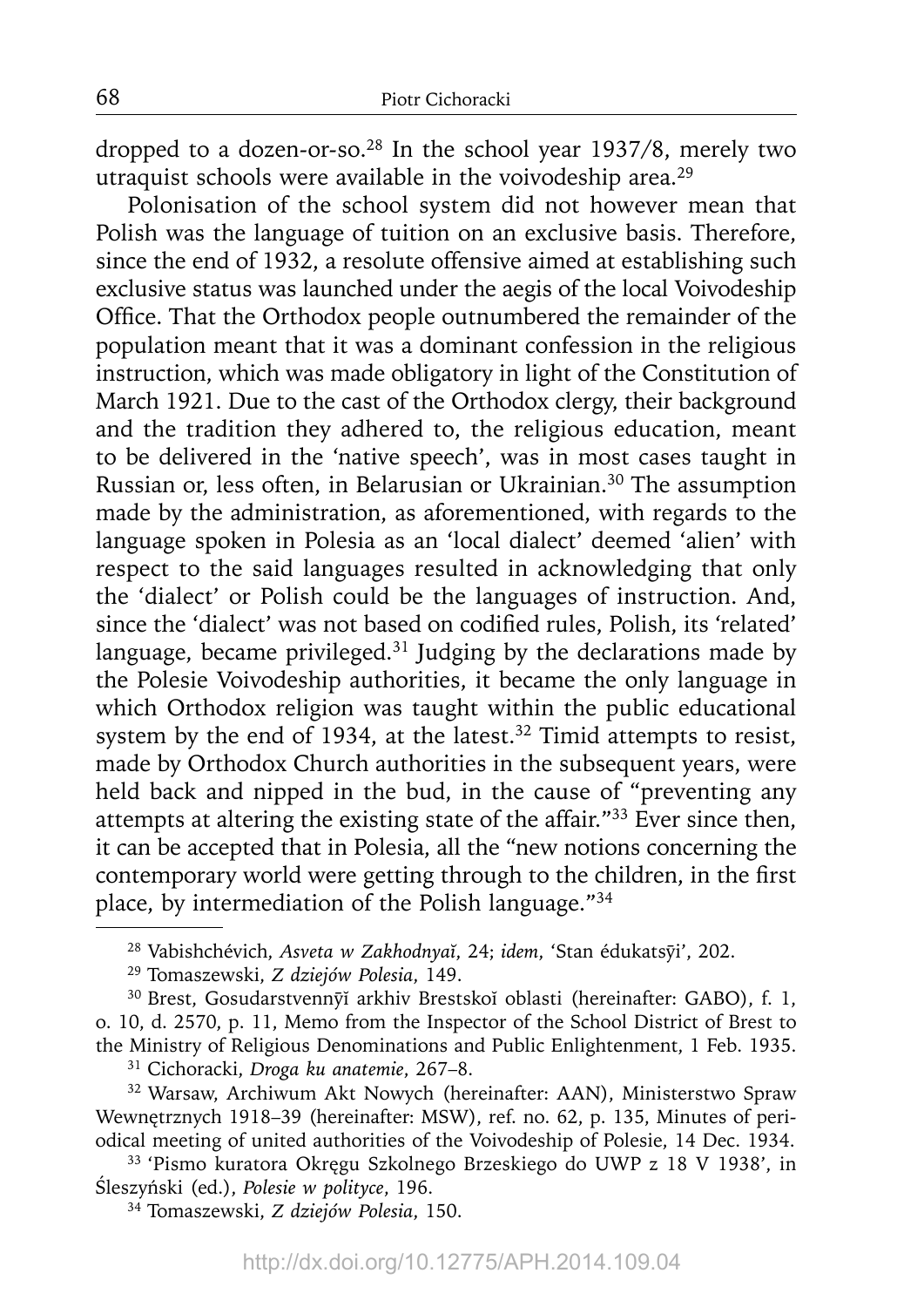The available sources clearly indicate that the Orthodox Church had its part to play in the plans of integrating Polesia to the Polish state, since the early 1920s. The priority in this respect at that time was not literally to Polonise the Orthodox Church, in terms of elevating the importance of Polish in the life of this Church. The goal, as initially declared, was to partly de-Russify the Church, by breaking the hierarchs' and clergymen's ties with the Russian structures, impersonated by the Moscow Patriarchate. What this meant was to coax the local clergy into regarding the independence of the Polish Orthodox Church as a permanent state. In practice, an influence on the personnel policy was pursued, targeted at eliminating from the Polesia territory those individuals for whom it would have become apparent, based on their actions and stances, that they did not accept autocephaly.

The turn in the administration's attitude toward the question of language in the Orthodox Church is identifiable for the early 1930s, which probably should be related to the appearance of W. Kostek-Biernacki in Polesia. The Polonisation action essentially altered the everyday functioning of the local Orthodox Church, thereby influencing the behaviours of the faithful. The focus was initially on enforcement of use of Polish in register-office records kept by the clergy, as well as, in the cause of harmonisation, Polish spelling of names. The second half of the 1930s saw actions taken to case the clergy to deliver sermons in Polish as well as to accept the Gregorian calendar. Once again, let us mention the changes taking place in the religious education.

The reservation has to be made that Polonisation of the local Orthodox Church was not integral. The policymakers distanced themselves from intervening in the language of liturgy. Interestingly, the Orthodox Church was not contended with on an institutional basis. Contrary to Volhynia or Lublin Land, Polesia witnessed no brutal 'religious reclamation' methods employed against the Orthodoxy, consisting in liquidation of sites of cult, in the late interwar period. Before then, divestments of Orthodox-Church buildings to the benefit of the Catholic Church were rather cautious.

The administration's attitude to the Uniate Church ought to be described as ambivalent. The interests advocated by the Orthodox Church and the Polish administration were completely concordant with respect to Uniate proselytism. The Orthodoxy feared outflows of its faithful to the Greek Catholic Church. The Polish authorities were of opinion that the development of Catholic Eastern Rite would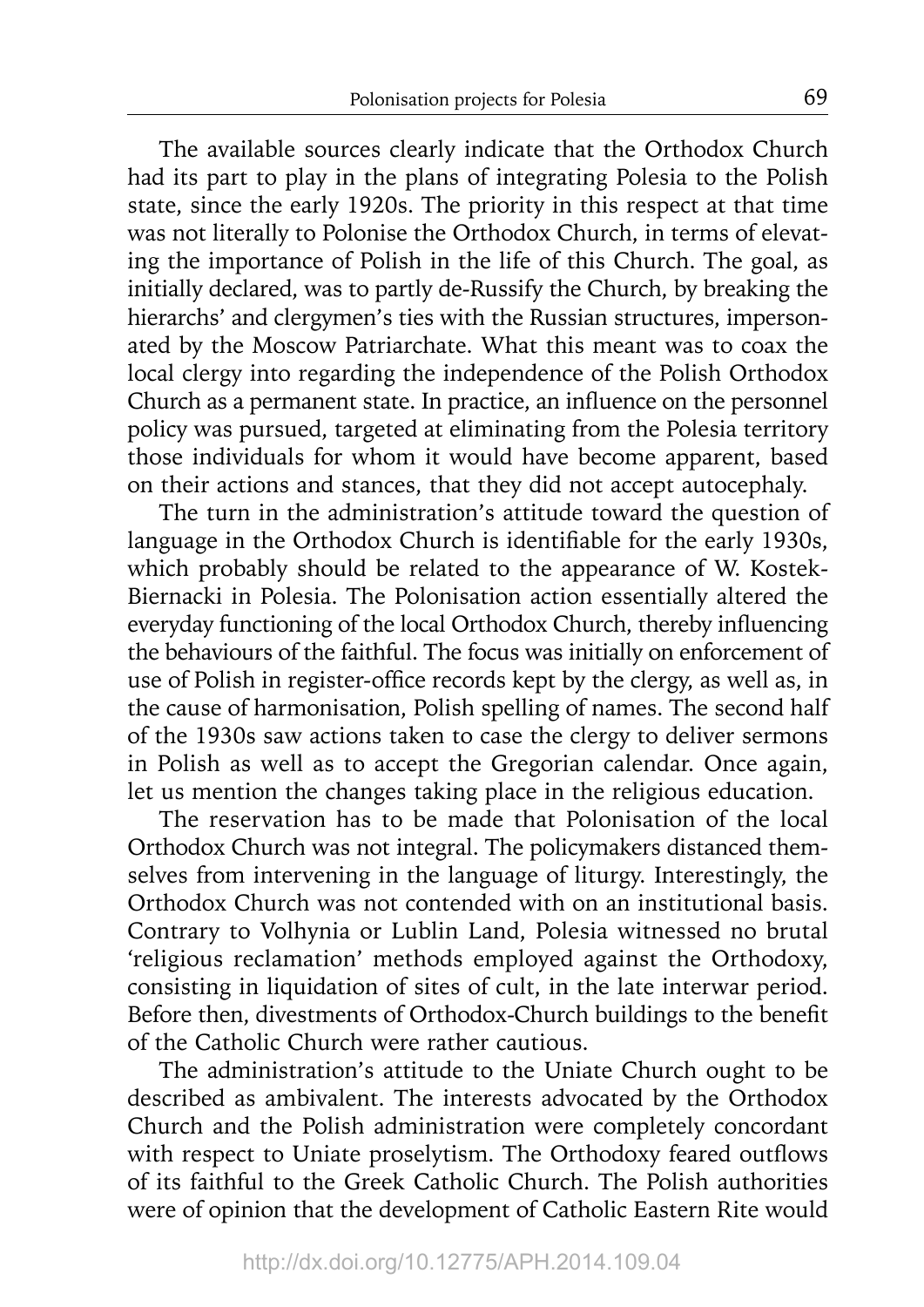give impulse for nationalistic attitudes, Belarusian and Ukrainian. No doubt beneficial for the authorities' policy was the replacement in 1932 at the Catholic Episcopal seat in Pińsk [Pinsk]. The Diocese of Polesie was ruled before then by Bishop Zygmunt Łoziński, a determined adherent of the Uniate Church, who did not hesitate to come into a conflict in this respect with Vilna Catholic Archbishop Romuald Jałbrzykowski. After he died, Bishop Łoziński was replaced by Bishop Kazimierz Bukraba, who was much more sensitive to the desiderata of the administration.

The authorities' doings with respect to social organisations which pursued educational and cultural activities should probably be interpreted in terms of educational actions. In the 1920s, development of non-Polish structures of this kind was tolerated in Polesia area, among which the Ukrainian *Prosvita*, established there in 1923, and the Society for Belarusian School (Tavarystva belaruskaĭ shkoly, TBS), developed since 1926, deserve being named. Based on the Polish administration files, such organisations pursued their activities with noticeable success, gaining some popularity and expanding their organisational network. One may sometimes get the impression that under Krahelski's umbrella, the county-level authorities downright supported the nationality-oriented cultural activity of the local ethnic minorities.<sup>35</sup> In the late 1920s and early 1930s, the authorities began oppugning the said organisations. Interestingly, however, no charges were propounded against the organisations on an ethnic or national basis: the charges were political instead, or, more specifically, referred to their supposed seditious activities. *Prosvita* and TBS were namely regarded in Polesia to have been infiltrated, to a lesser or greater extent, by communist influences. $36$ 

70

<sup>35</sup> GABO, f. 1, o. 9, d. 1956, p. 373, 377, Memo of the Head of the Security Department, Voivodeship Office of Polesia to the Head of the Security Department, Ministry of Interior, 29 Sept. 1932.

<sup>&</sup>lt;sup>36</sup> Vabishchévich, 'Stan édukatsyī', 201-2; V.S. Misiyuk, 'Fenomen "tuteĭshikh" i natsional'nye protsessy v polesskom voevodstve (1921–1939 gg.)', in *Gistoryka- ̄ kul'turnaya sladchȳna Bréstska-Pinskaga Palessya: pamizh minulȳm i buduchȳnyaĭ (da 45-goddzya g. Stolina). Zbornik matérȳyalaw navukovaĭ kanferéntsyi 28–29 verasnya ̄ 2005 goda*, pt. 1 (Brest, 2006), 209; 'Rozwój białoruskiego ruchu narodowościowego na Polesiu', a paper [1933], in Śleszyński (ed.), *Polesie w polityce*, 119–24; Paper of the Security Department, Voivodeship Office of Polesie, re. the Ukrainian movement in Polesia, 29 Jan. 1934, *ibidem*, 141–6.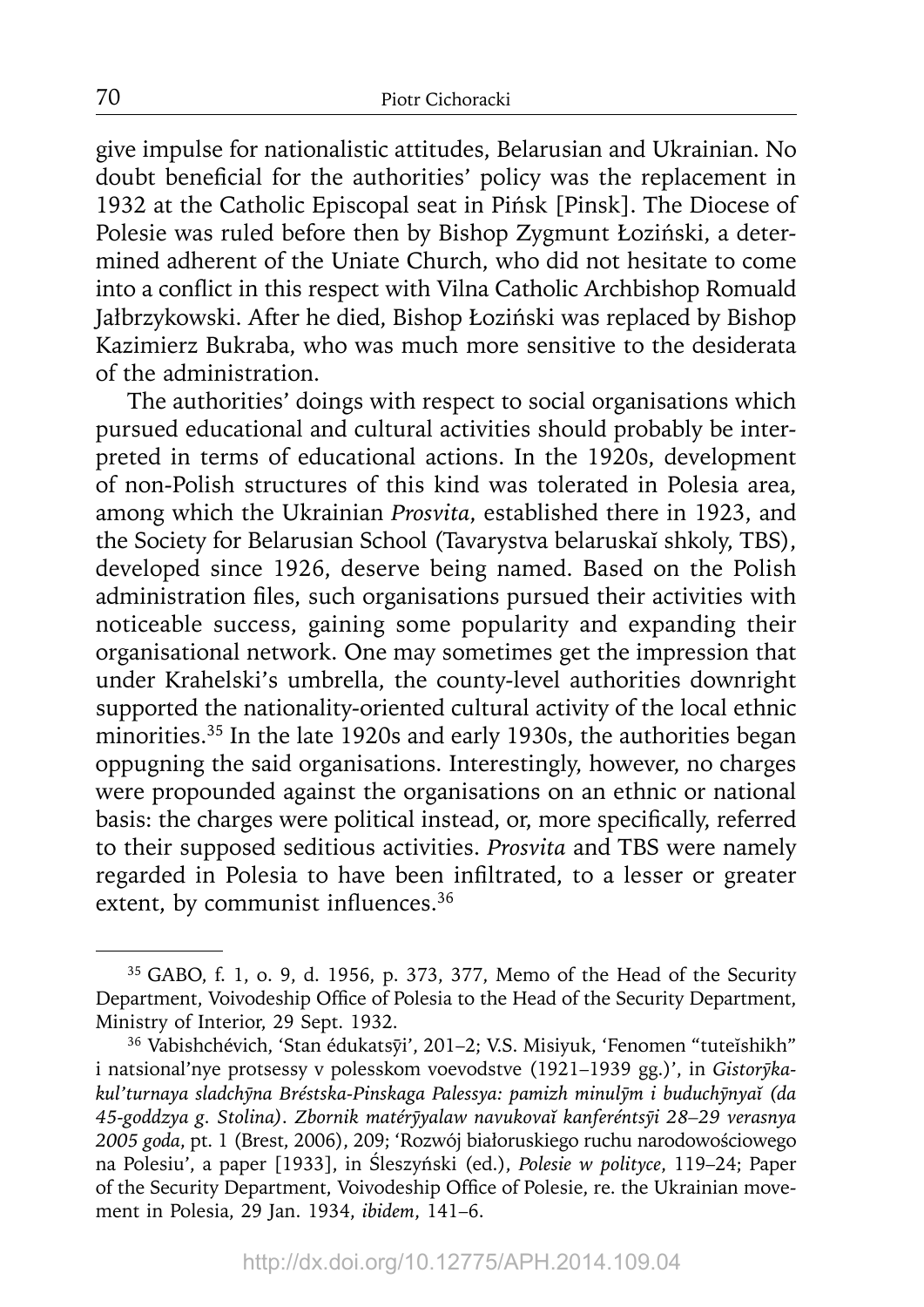In 1933, the Slavonic ethnic minorities' cultural social organisations were almost completely liquidated.<sup>37</sup> Let us add that two years earlier, in the circumstances of tightened policy of the government against the political opposition, legal political structures virtually ceased operating locally. This caused that Polish structures alone remained within the voivodeship. The authorities focused on development of youth-oriented structures, among which special mention is deserved by the Rifl emen's Association (*Związek Strzelecki*, ZS) and the Rural Youth Union (*Związek Młodzieży Wiejskiej*, ZMW) 'Siew'. Polonisation by way of cultural initiatives was also carried out by the Association of Fire Brigades, an apparently thoroughly apolitical organisation, which offered contact with cinema shows or theatre performances, based on the infrastructure (lodgings) it had at its disposal.<sup>38</sup> All these institutions received in the 1930s quite substantial financial, material, and organisational support.39

The actions related to compulsory military service form a separate issue. Not the basic-military-service soldiers (who were liable to Polonisation in a natural manner) but only conscripts and, later on, reservists were subjected to Polonisation projects and practice conducted under the aegis of the administration and targeted at non-Polish dwellers of Polesia. The local school authorities pursued publication activity aimed at popularising the Polish arms tradition among male young people. This was done by printing publications containing descriptions of heroic episodes from the history of Poland, as well as by proposing theatrical scripts for use of amateur ensembles.<sup>40</sup>

The administration started exhibiting their intensified interest in the problem of nationality declarations submitted in the course of conscription in 1933, which was also meant to facilitate for the basic-service soldiers the transition into the sphere of Polish cultural influences. It was acknowledged then that as many declarations of Polish identity as possible should be obtained, since it was assumed that conscripts so identified would be better treated by their barrack mates. Actions aimed at initiating and conducting the process of

<sup>37</sup>Śleszyński (ed.), *Polesie w polityce*, 124, 146.

<sup>38</sup> Vabishchévich, *Natsyvanal'na-kul'turnae zhytstsë*, 162.

<sup>&</sup>lt;sup>39</sup> Alena Dzmitruk, 'Vypratsowka pol'skimi wladami planaw pa palanizatsyi belaruskaga nasel'nitstva Paleskaga vayavodstva (1921–1939 gadȳ)', *Gistorȳya – prablemy v̄ ykladannya ̄* , 2 (2006), 42.

<sup>40</sup> Vabishchévich, *Natsyyanal'na-kul'turnae zh ̄ ytstsë ̄* , 163.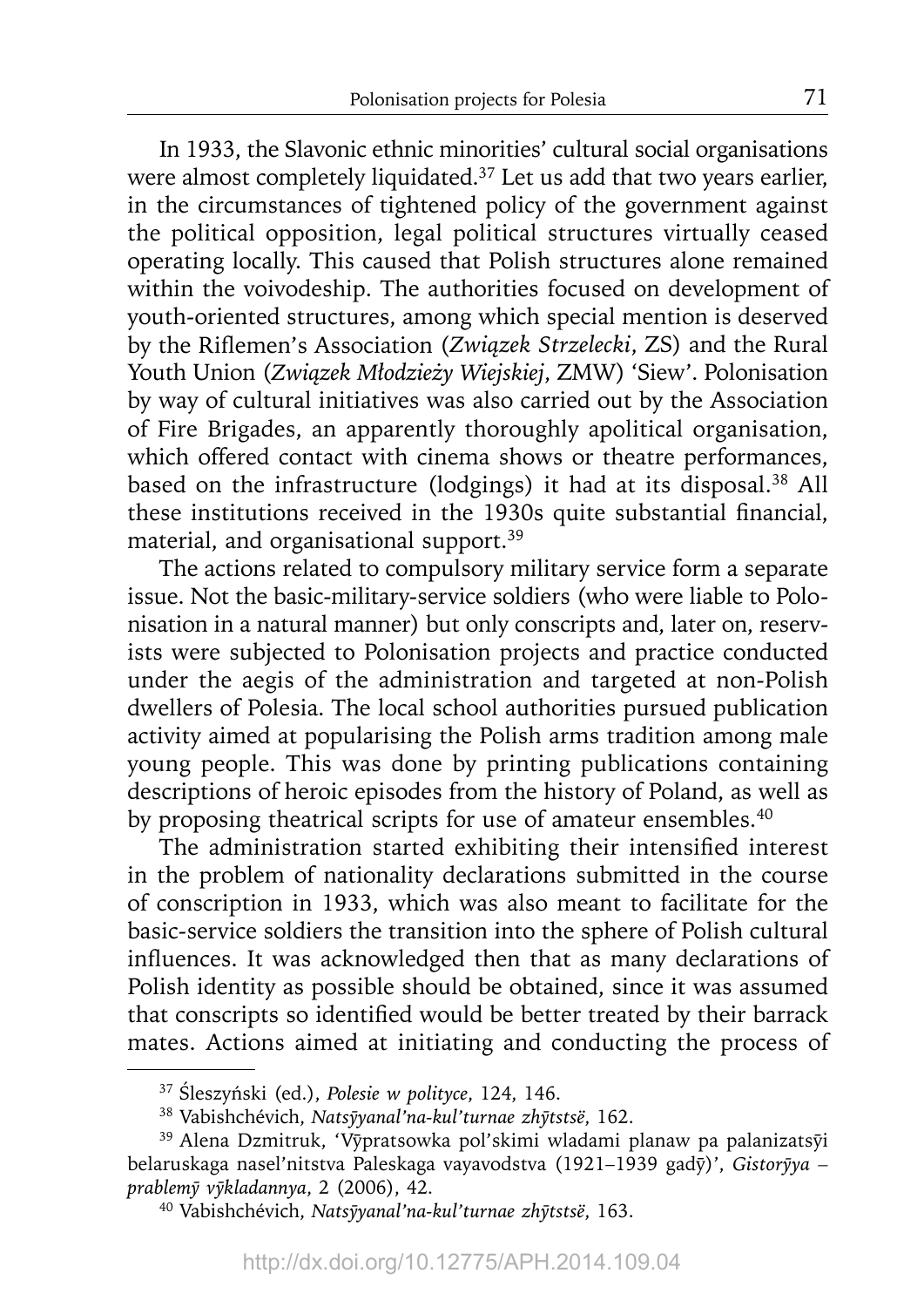national assimilation in the army should have, assumedly, taken a more effective course, producing more enduring results, especially when demobbed.<sup>41</sup> The same aim was to be served also by the enlargement of the Reservists' Association, which assembled former basic-service soldiers.

The real efficiency of Polonisation actions ought to be considered separately from the sphere of assumptions and projects. The development of education in the interwar period was a certain thing; in Polesia, it assumed a markedly Polish face, virtually ever since the region became part of the Second Republic. The growth trend in the numbers of teachers is significant: 530 as for the year 1925/6 turned into more than 2,900 a few months before the outbreak of WWII.42 In spite of the pace that was, assuredly, not satisfactory for the Polish administration, compulsory schooling was successfully delivered on an increasing curve. As for 1924/5, the percentage of children staying outside the classical education system was estimated at 23 per cent, with 50 per cent attending their classes irregularly.43 Thirteen years later, the commonness of education was assessed at 78 per cent.44 Between 1921 and 1938, the number of schools of all types increased from 356 to 1,338.45

Belarusian historians highlight that the launch of schools with Polish as the language of tuition came across unfavourable welcome from non-Polish people. This could be evidenced by a report of the Polesie Voivode of autumn 1923, finding that "in most of the counties, the Belarusian populace responded to the Polish schools untowardly."46 Yet, this resistance, basically non-organised and caused, to some extent, by the elementary conviction that the teaching was

43 Vabishchévich, *Asveta w Zakhodnyaĭ*, 24.

44 'Stan polskiego posiadania na Polesiu', 212. For an inidivudal instance confirming the trend, see Jerzy Tomaszewski, 'Rozprawa Rudolfa Roleckiego poświęcona Czudzinowi', *Białoruskie Zeszyty Historyczne*, xxvi (2006), 207–9.

45 A. Nikonov and A. Suvorov, 'Politika 2-ĭ Rechi Pospolitoĭ po "uluchsheniyu" kul'turnoĭ situatsii v poleskom voevodstve', *Moladz' Berastse*ĭ*shchyn̄ ȳ*, 1 (1995), 23.

46 Vabishchévich, *Asveta w Zakhodnyaĭ*, 35.

<sup>41</sup> Cichoracki, *Droga ku anatemie*, 278.

<sup>42</sup> Vabishchévich, *Asveta w Zakhodnyaĭ*, 21; 'Stan polskiego posiadania na Polesiu', a study [1939], in Śleszyński (ed.), *Polesie w polityce*, 212. The number was not up to the needs. For certain other aspects of the staffing situation in the Polesian school system, from the authorities' standpoint, see GABO, f. 1, o. 8, d. 1956, pp. 14–15, Memo of the Voivode of Polesie to the Ministry of Interior [Feb. 1937].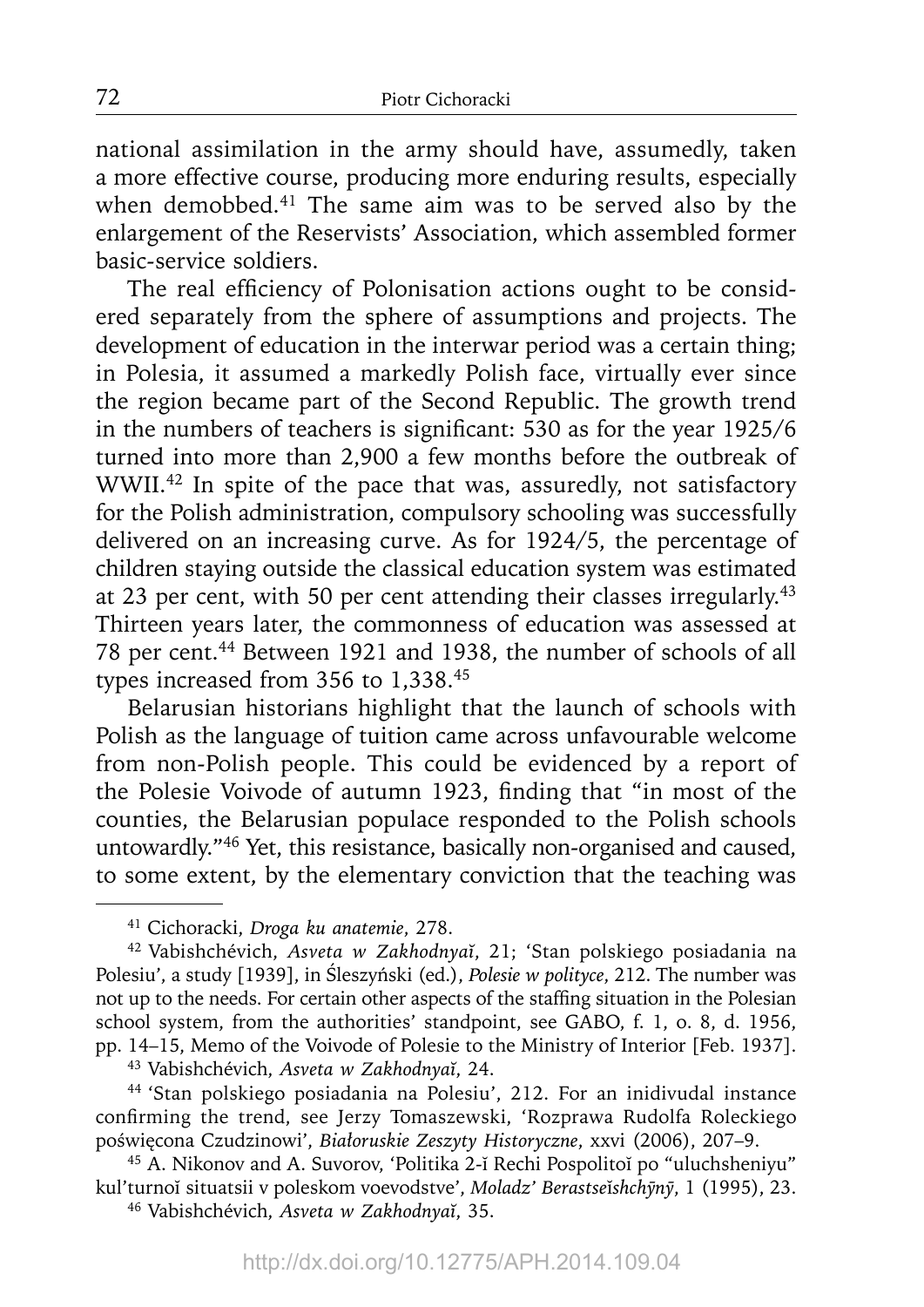provided in an incomprehensible language, abated very soon, in the first half of the  $1920s<sup>47</sup>$ 

In 1935, the inspector of the local school district notified the Ministry of Religious Denominations and Public Enlightenment as follows:

... with respect to the people of Polesia, particularly, the younger generation, observable is their increasing willingness to use the Polish language in their social, community, as well as, more and more frequently, everyday life. They tend to read Polish books and newspapers, take active part in Polish theatrical performances organised by them, more and more willingly sing Polish songs with their choral ensembles, begin feeding on Polish culture and breathing with it …; thus, little wonder, the Polesia people at large wish to have solely the Polish school ...  $^{48}$ 

This conclusion is striking with its positive assessment of efficiency of the Polonisation programme delivered in Polesia. To some extent, such statements must have definitely expressed an 'official optimism'. Let us emphasise, though, that there are sources produced outside of the local administration, or other than made under its aegis, that have recorded the phenomena highlighted by the Brześć [Brest] inspector. Based on this category of evidence, whose available pieces are, regretfully, scarce, an attempt can be made to verify the opinions of the contemporary Polish authorities.

Stanisław Tołpa, who later in his career made a name for himself as an eminent botanist, wrote one such independent account describing the attitude of local children to the school. In his opinion, they were simply enthusiastic about it, as the school offered them an opportunity to get detached from their not-quite-attractive rural daily life. Particularly interesting is the description of the activities that gave them the utmost pleasure while at school.

They best like to learn about Polish kings and wars. They are also fond of descriptions of faraway countries ... . Were it possible, they would spend the whole of their day at school; especially when the 'Madam' sets the radio, and music and songs from Warsaw are heard played.

<sup>47</sup> For a description of this mechanism, as reconstructed based on a village in the county (*powiat*) of Łuniniec, see Tomaszewski, *Rozprawa Rudolfa Roleckiego*, 206.

<sup>48</sup> GABO, f. 1, o. 10, d. 2570, pp. 11–13, Memo from the Inspector of the School District of Brest to the Ministry of Religious Denominations and Public Enlightenment, 1 Feb. 1935.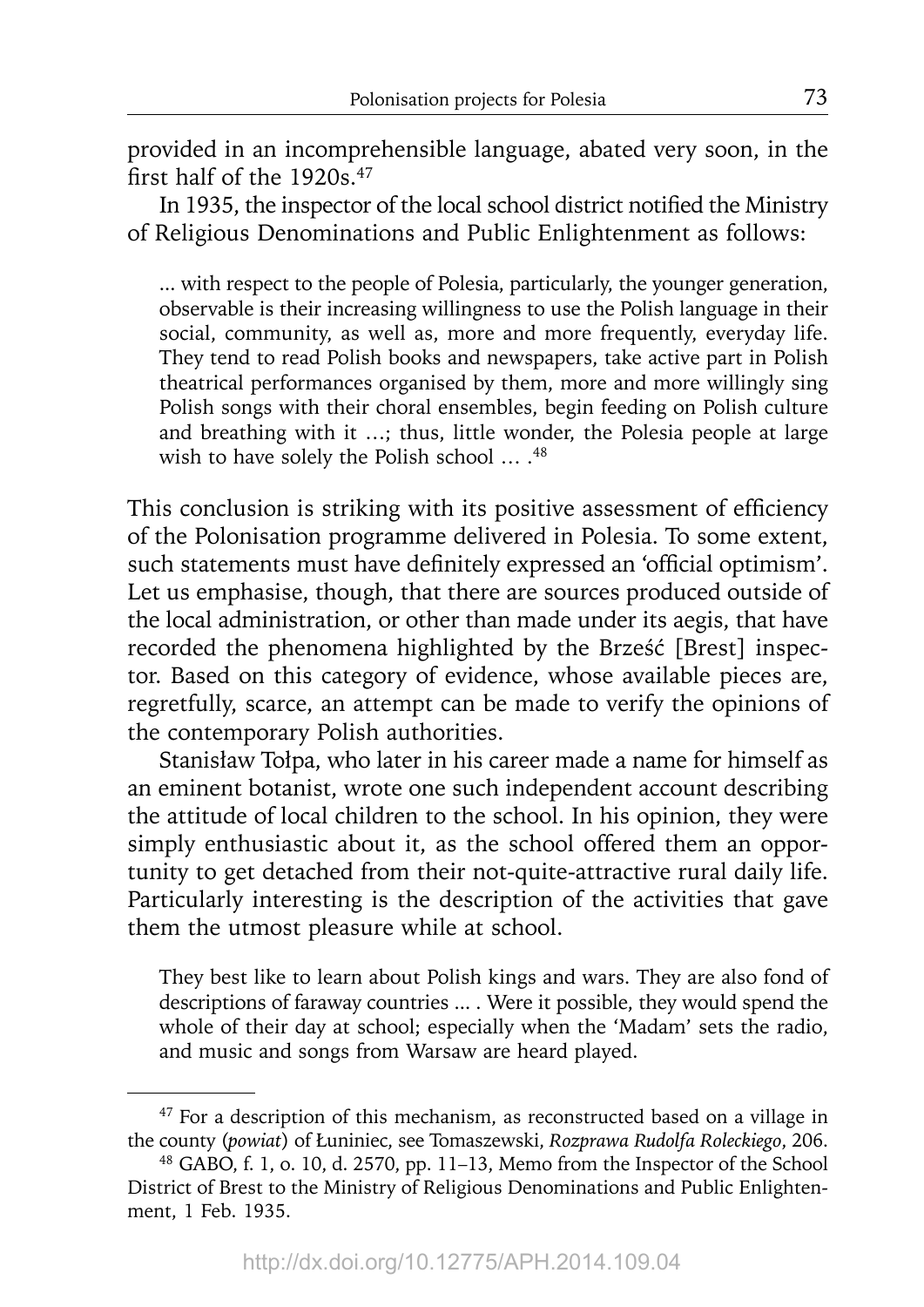Tołpa has also noted the parents' attitude toward the instruction in Polish:

I asked whether they would like to be taught in their local language. They bridled, cut to the quick. Their children are permanently talking in *Khakhlak* [*Chachlak* dialect]: "Now, should they be taught this at school moreover?" They responded to me, "Let them learn the language they don't know, which can be of use in their lives."<sup>49</sup>

Although I have not found any other trace of a like straightforward approval for Polonisation of the local schools, this particular piece is not the only testimony, produced outside the administration and not inspired by it, expressing the substantially similar effects of teaching in Polish. It was this language that became, in the early 1930s, the instrument of communicating with teachers as well as among the schoolchildren.<sup>50</sup> On the other hand, the longevity of skills such as writing and reading in Polish appeared doubtful to some contemporaries, since the so-called functional illiteracy was a common phenomenon in Polesia.51

As mentioned, a considerable Polonisation role was assigned to social organisations devised for the youth. In the first half of the 1930s, the ZS and ZMW numbered each several hundred circles and enjoyed popularity.52 The number of local cultural institutions (day-rooms, choirs, folk houses) increased threefold in the 1930s.<sup>53</sup> The network of libraries, which also were regarded as a Polonisation tool, was remarkably increased, albeit it has to be borne in mind that, given the local Polesian realities, the proportion of users of such outlets was rather small.<sup>54</sup> Let us add that that Polish social and cultural organisations had actually no other choice already in the former half of the 1930s.<sup>55</sup>

52 Vabishchévich, *Natsȳyanal'na-kul'turnae zhȳtstsë*, 153–4; Jan Widacki (ed.), *Kresy w oczach ofi cerów KOP* (Katowice, 2005), 195; Obrębski, *Polesie*, 495.

<sup>49</sup> Stanisław Tołpa, *Śladami łosia. Z wędrówek po Polesiu* (Lvov, 1936), 122–3.

<sup>50</sup> Tomaszewski, *Rozprawa Rudolfa Roleckiego*, 209.

<sup>51</sup> Józef Obrębski, *Polesie*, ed. Anna Engelking (Studia etnosocjologiczne, 1, Warsaw, 2007), 383–90.

<sup>53</sup> Vabishchévich, *Natsyyanal'na-kul'turnae zh ̄ ytstsë ̄* , 164 (Table 3.3).

<sup>54</sup> Nikonov, Suvorov, 'Politika', 23–5; 'Stan polskiego posiadania na Polesiu', 216.

<sup>55</sup> Very telling is the history of *Prosvita*, the organisation operating in the southern part of Polesie Voivodeship: its fifty-four circles, as of 1929, shrank to only two by 1933; Vabishchévich, *Natsȳyanal'na-kul'turnae zhȳtstsë*, 227.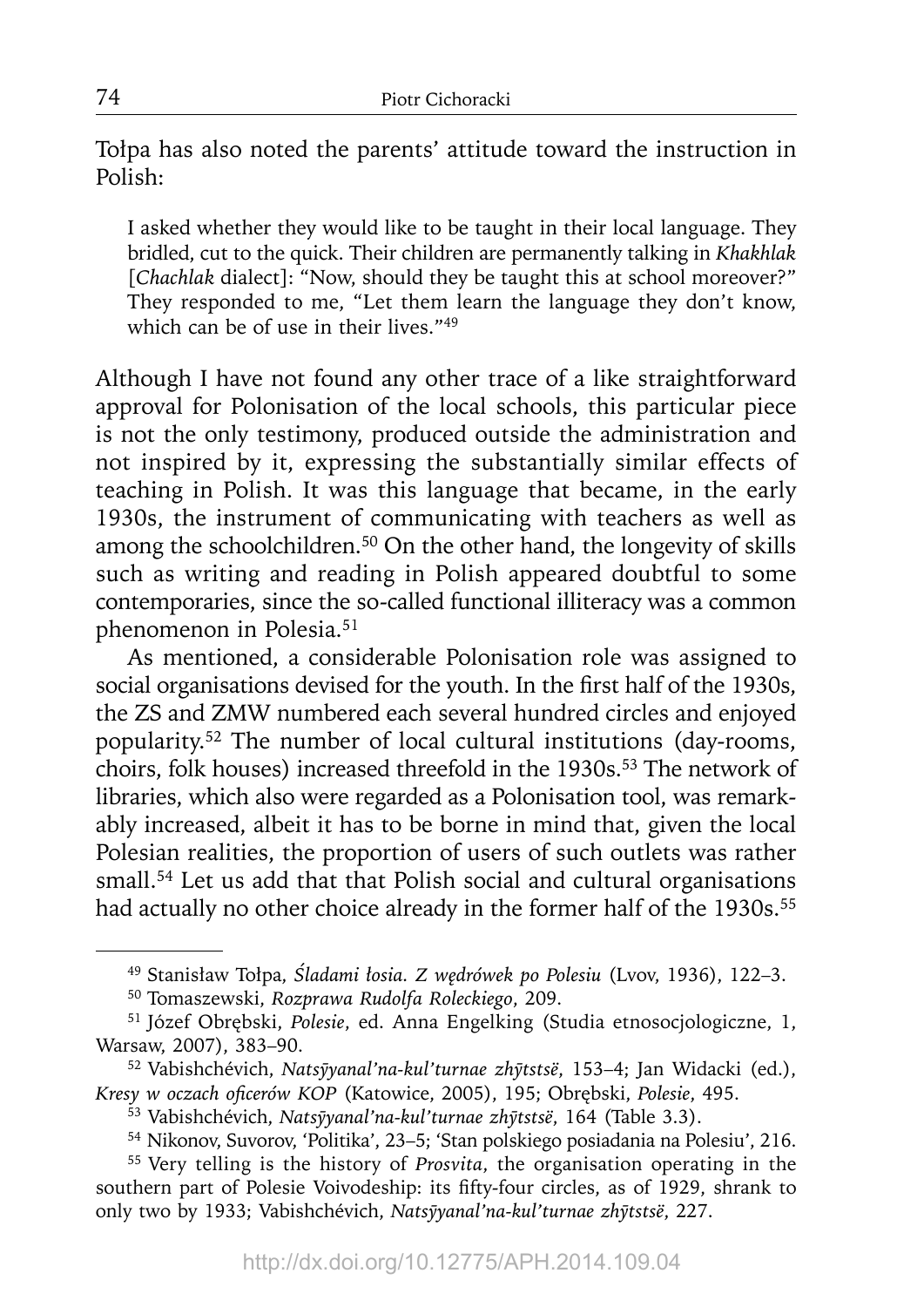Belarusian historians tend to ascertain that the expansion rate of these organisations (ZS being the example) proved relatively smaller than for the two remaining north-eastern voivodeships.56 It should, however, be remarked that there have been more than 600 ZS units alone appearing by 1938, whilst the monopolistic position enjoyed by the Association, along with the several abovementioned pro-Government organisations in Polesia, rendered them considerably influential.<sup>57</sup>

Their drawing power – and thus, indirectly, the catchiness of Polonisation – is attested by documents produced by illegal communist structures, whose authors admitted that young people locally clang to the organisations such as ZS or ZMW.58 Thus, the guess can be risked that the decidedly Polish character of these organisations was not deterring to the extent that those willing to be further educated or win additional professional qualifications would quit the opportunity. While the material, if not mercantile, aspect was at work there (i.e. uniform worn, opportunity to use the infrastructure, *etc.*), it nonetheless seems doubtless that these organisations attracted the novices also with their opportunity potential with respect to fulfilment of ambitions (as a very broad concept) characteristic to young people, energetic as they intrinsically are.59

Also, the efforts oriented to preparation of conscripts and, subsequently, building a national identity based upon the completed military service ought to be deemed rational from the standpoint of Polonisation policy. It is recognised that the basic service with the Polish Army was perceived by Polesia dwellers as a definitely positive experience, and such was their reminiscence of it years afterwards. More importantly perhaps, the contact with Polish culture in 'out-of-Polesia conditions' (so to conventionally name it), in an environment that offered making use of civilisation achievements unavailable in Polesian rural areas, definitely weighed in favour of this

<sup>56</sup> Vitaliĭ I. Krivut', *Molodezhnaya polityka pol'skikh vlasteĭ na territorii Zapadnoĭ Belarusi (1926–1939 gg.)* (Minsk, 2008), 80.

<sup>57</sup> F., 'Praca Związku Strzeleckiego na Polesiu', *Gazeta Polska*, 241 (3 Sept. 1938).

<sup>58</sup> Natsional'nyĭ arkhiv Resbubliki Belarus', f. 242, o. 1, d. 504, p. 21, 'Okręg Pińsk' [District of Pinsk], Report of the District Committee of the Communist Party of West Belarus, Pinsk (duplicate, dated 27 Oct. 1935).

<sup>59</sup> Krivut', *Molodezhnaya polityka*, 31; Tomaszewski, *Rozprawa Rudolfa Roleckiego*, 210.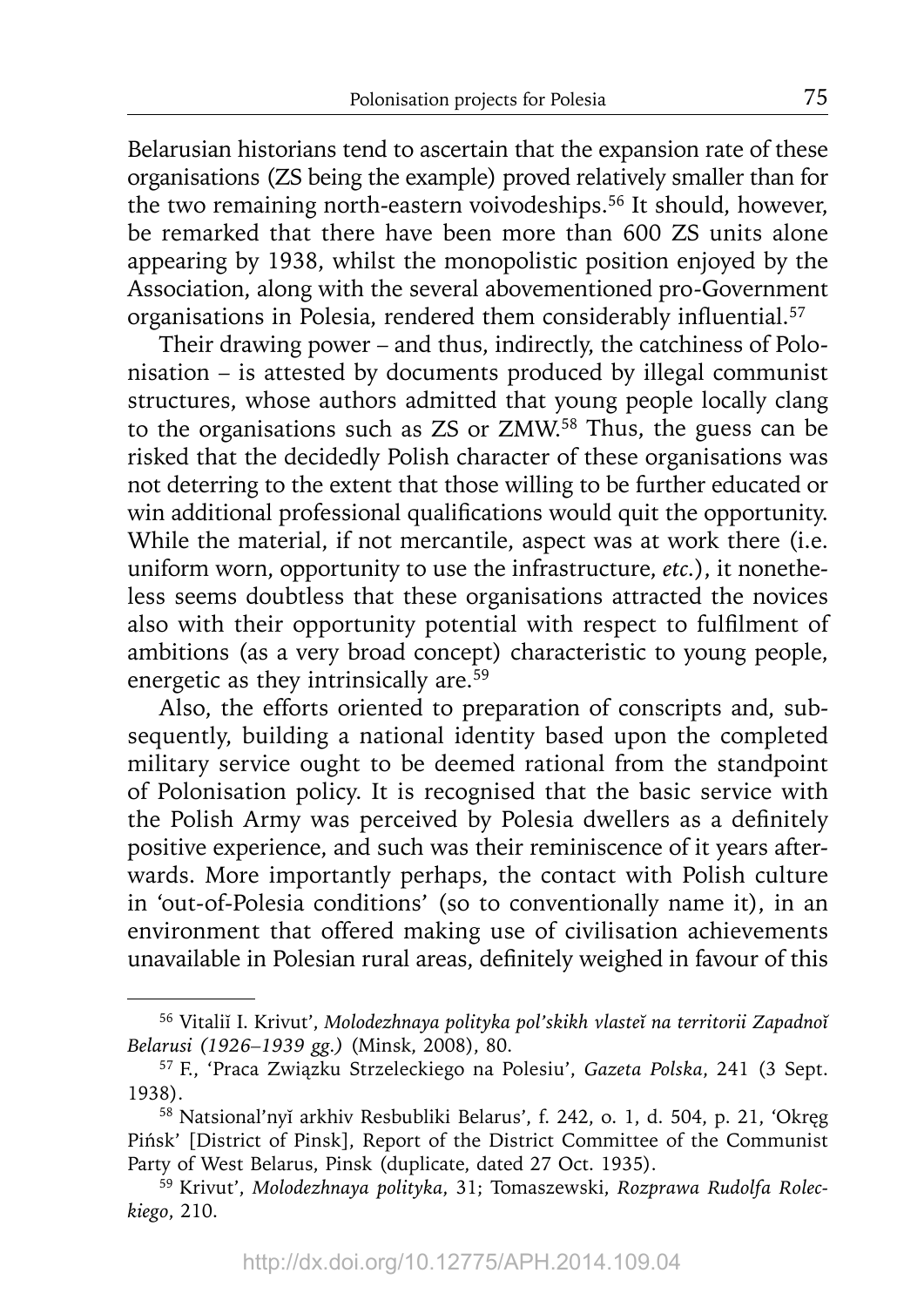culture.60 Consequently, the soldiers, once demobilised, became carriers of Polishness – at least initially. This was all the more the case for those in whom the military service awoke the ambition of participating in public life. This could be implemented by joining the social organisations which were pro-Government and essentially Polish in their character – particularly the Reservists' Association.<sup>61</sup> Another thing is that, as Voivode J. de Tramecourt put it, the 'armour' of Polishness worn by the reservists was only temporary. Therefore, in order to consolidate it, strivings were made to get the soldiers organised more closely under the actual patronage of the administration. $62$ 

Similarly to Polonisation actions taken in the realm of education, also the ecclesial policy was devised for a longer period of time. There was no other way to go about it, since the strategic goal set in the 1930s was described as attainment by the Polish language of the exclusivity status for contacts between the faithful and the Orthodox clergy – the role of Polesian 'local dialect' being seen as short-term.<sup>63</sup> Thus, it would be rather difficult, again, to identify lasting results in this case. There is no doubt, however, that the authorities managed to build an instrumentation facilitative in achieving this objective. By the end of the 1930s, Polish became the dominant, although in many cases arguably deformed, communication tool for the Polesian Orthodox Church – in its priestly and ministrative (sermons) activities as well as institutional operations (registration). $64$  In 1937, the State administration affirmed that this situation "arouses no objection".<sup>65</sup> On the contrary: "the number of clergymen of the Polish nationalidentity feeling" was, reportedly, growing.<sup>66</sup>

<sup>63</sup>Śleszyński, *Bezpieczeństwo wewnętrzne*, 225.

<sup>64</sup> Alyaksandr M. Vabishchévich, 'Palanizatsyya pravaslawnaĭ tsarkvy w Zakhod nyaĭ Belarusi w drugoĭ palove 1930-kh gg.: planȳ i praktȳchnaya réalizatsȳya', in *Pravoslavie v dukhovnoĭ zhizni Belarusi: sbornik materialov mezhdunarodnoĭ nauchnoprakticheskoĭ konferentsii, Brest, 25–26 aprelya 2007 g.* (Brest, 2008), 226.

65 GABO, f. 1, o. 8, d. 1956, p. 17, Memo of the Voivode of Polesie to the Ministry of Interior [Feb. 1937].

66 GABO, f. 1, o. 10, d. 2835, p. 5, 'The overall political-and-denominational situation in the Voivodeship of Polesie', a report of the Voivode of Polesie for the Ministry of Religious Denominations and Public Enlightenment, 14 Jan. 1939.

<sup>60</sup> Obrębski, *Polesie*, 299, 352.

<sup>61</sup> Cichoracki, *Droga ku anatemie*, 240; Obrębski, *Polesie*, 495, 546.

<sup>62</sup> GABO, f. 1, o. 8, d. 1091, p. 16, Minutes of the Conference of Commanders of Corps Districts and Voivodes of North-Eastern Provinces, 24 April 1937.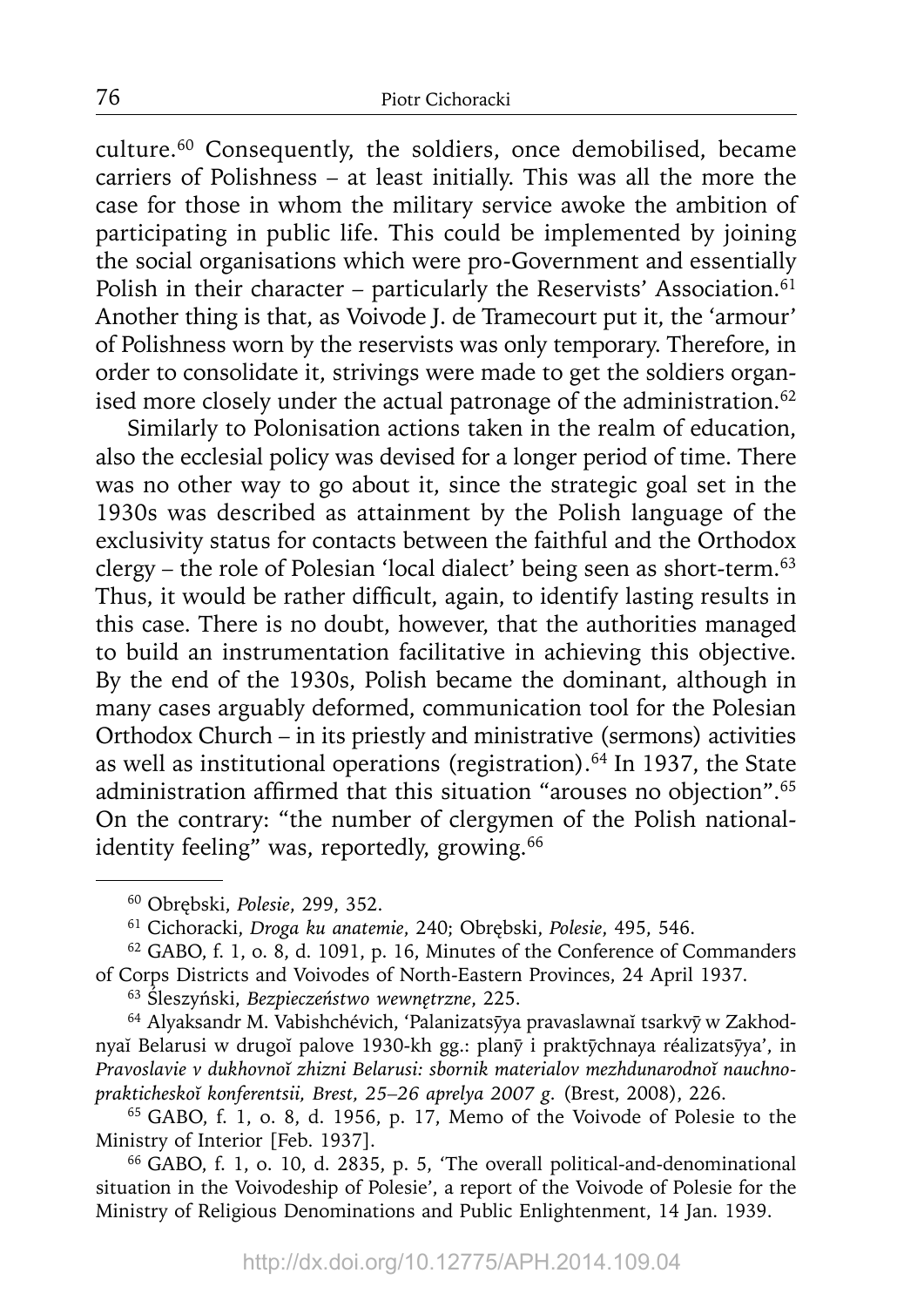The employment of such measures was probably meant to bring about, in the longer run, the emergence of a Polish (or, Polish-speaking) Orthodox Church. Characteristically, the section of the comprehensive policy programme for Polesia related to confessional issues, which was formulated a few months before the war broke out, is almost the briefest. It postulated with respect to the Orthodox Church that the Gregorian calendar be introduced and a diocese theological seminary established to "provide education in the Polish spirit".<sup>67</sup>

The actions taken under the patronage of the public administration in view of Polonising the Orthodox population of Polesia from 1932–3 onwards began forming a consistently implemented, though formally unnamed and officially not identified, scheme for altering the ethnic face of the Polesie Voivodeship. In spite of its vastly regional character, the originators did not assume that a 'Polesian identity' or 'Polesian ideology' could be developed to render the people even closer to Polishness and tie them to it.<sup>68</sup> This might have resulted from a negative stereotype of the region, which functioned in the Second Republic. Moreover, 'Polesian-ness' was not of a value to the region's dwellers, of whom low self-esteem was characteristic.<sup>69</sup> With increasing involvement of the military in ethnic policies, as observable since the second half of the 1930s, the assumptions of the Polonisation programme delivered in Polesia might have been revisited at that point.<sup>70</sup>

The statement has been prevalent in Polish historiography for many years now whereby, in brief, the chance to render Polesia Polonised would have been considerable, had the Polish statehood proved stable

69 Obrębski, *Polesie*, 283.

<sup>67 &#</sup>x27;Stan polskiego posiadania na Polesiu', 236.

 $68$  The mechanism of using regional threads for intensification of the community's realised sense of association with things German was employed in the ethnically mixed East Prussia, in the Weimar Republic period. The 'East-Prussian ideology', created and propagated with use of tools very similar to those applied in Polesia (education, youth/paramilitary/veteran organisations) was founded on, e.g. the heroisation of WWI episodes that had taken place in this territory in 1914–5; Robert Traba, *'Wschodniopruskość'. Tożsamość regionalna i narodowa w kulturze politycznej Niemiec* (Olsztyn, 2007), *passim*.

 $70$  That such tendencies occurred is confirmed by the interest shown by the Ministry of Military Affairs with respect to Lemko and Hutsul regions [resp.: *Lemkovyna* (*Lemkivshchyna*), *Hutsulshchyna*]; Piotr Stawecki, *Następcy Komendanta. Wojsko a polityka wewnętrzna Drugiej Rzeczypospolitej w latach 1935–1939* (Warsaw, 1969), 199–200.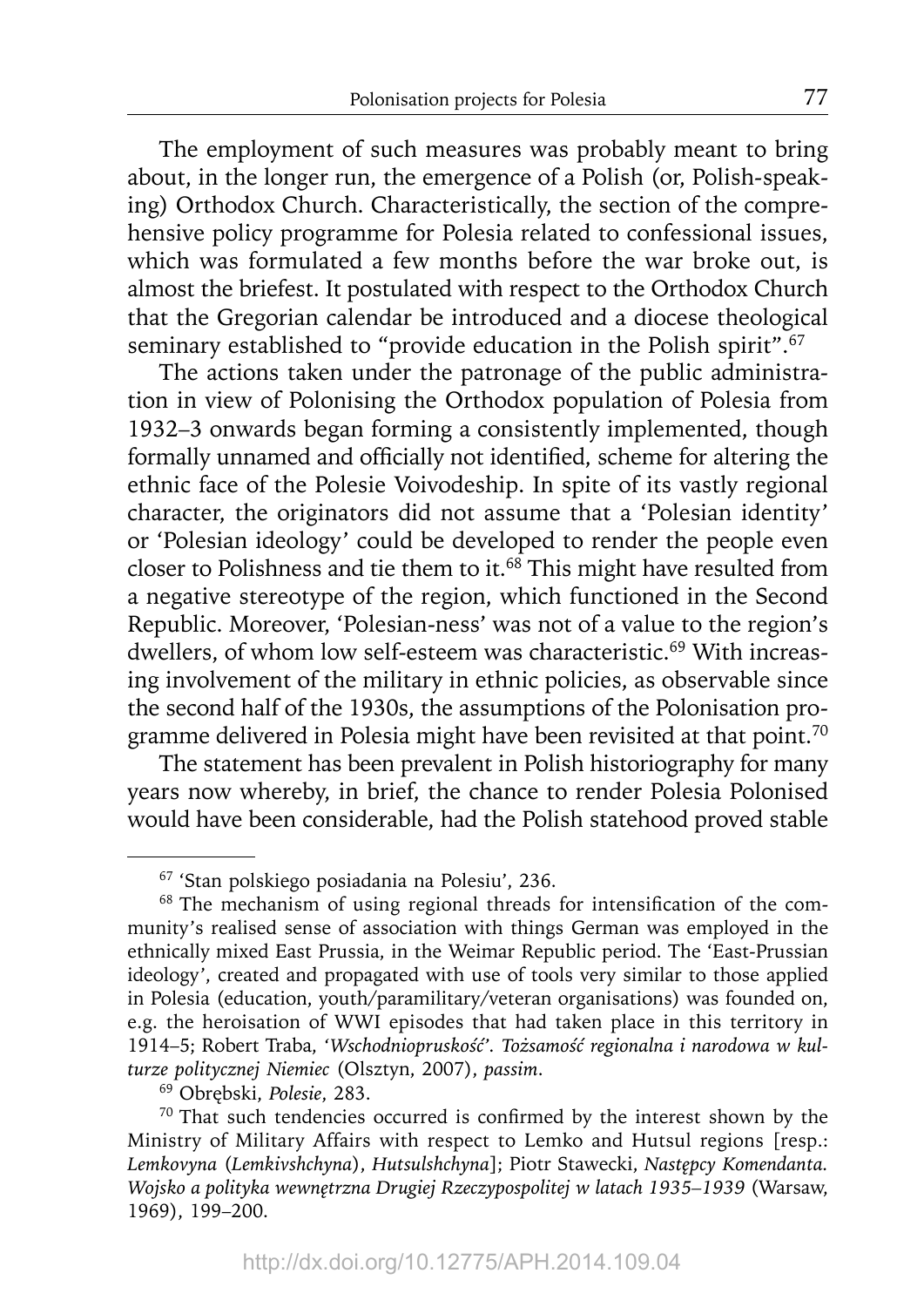for a longer time.<sup>71</sup> The view that the process had actually commenced could perhaps be cautiously formulated with respect to the young generation, for whom the Polish school and the military service with the Polish Army were a matter of common experience. One more circumstance advantageous to successful Polonisation is, seemingly, the virtual elimination of an organised and legal impact of the other cultures that could offer a counterproposal: the Ukrainian and Belarusian one. The young inhabitant of Polesia would thus become, initially, a participant of the Polish schooling system; afterwards, following the (quite plausible) completion of his/her elementary-level education, s/he could take part in the activities of Polish social organisations devised for him/her. The young man would subsequently be called up for the military service, and dispatched to this end to a garrison remote from his home residence, thus becoming fated to use the Polish language, whether inside or outside the barracks. When back home, especially if he was willing to fulfil an ambition with respect to public life (e.g. becoming a *sołtys* – village administrator), he would join the Reservists' Association. Any contacts with representatives of the authorities forced him to maintain at least a passive command of Polish. At last, also in his confessional life he would more and more often have to do with this language. And, command of Polish appeared indispensable for a thoroughly elementary functioning. This trend was exemplified, in an extreme fashion, by the instruction of 1937 ordaining obligatory conversion into Polish of all the information boards and signboards in public places.72

It would definitely be erroneous only to list those doubtlessly substantial but not the only drivers of a possible success or failure of Polonisation concepts. The other factors, which inhibited the process, cannot be neglected. Of essence, seemingly, is the fact that the assumption of the role of school student or reservist, as expected by the State authorities, implied resistance from such individual's own milieu that discerned the practical conflict between these functions and the traditional duties and jobs of child – the workforce in the countryside, or young man, who took over the behavioural patterns, morals and way of life from the preceding generation.73

<sup>71</sup> Tomaszewski, *Z dziejów Polesia*, 154.

<sup>72</sup> Vabishchévich, *Natsyyanal'na-kul'turnae zh ̄ ytstsë ̄* , 32.

<sup>73</sup> Obrębski, *Polesie*, 393–7; Tołpa, *Śladami łosia*, 109–10.